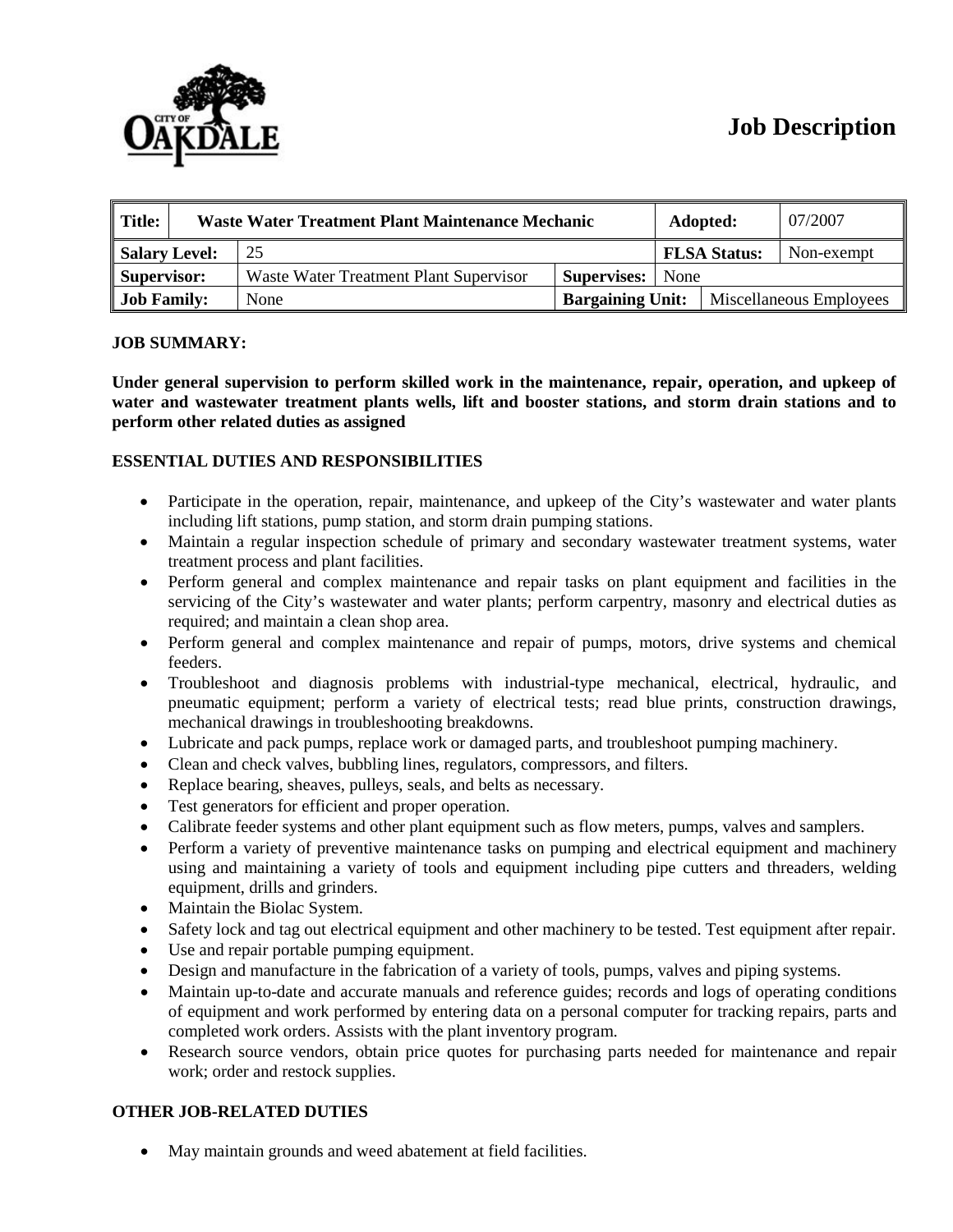- Perform related duties as assigned.
- May operate tractors and backhoe as required.

# **QUALIFICATIONS**

To perform this job successfully, an individual must be able to perform each essential duty satisfactorily. The requirements listed below are representative of the knowledge, skill, and/or ability required. Reasonable accommodations may be made to enable individuals with disabilities to perform the essential functions.

# **ABILITY TO**

- Operate a variety of electrical, and mechanical equipment used in the City's water and wastewater pumping and lift stations.
- Read and interpret blueprints, construction drawings, and maps.
- Identify mechanical problems and take appropriate corrective action.
- Train other personnel and mechanical maintenance.
- Establish and maintain effective working relationships with those contacted in the course of work.
- Operate a variety of hand tools; electrical testing tools; industrial mechanical equipment; automotive forklifts; generators; electrical and pneumatic tools; crane and pump trucks.
- Communicate effectively and tactfully in both oral and written form.

# **KNOWLEDGE OF**

- Principles, practices, methods, equipment, materials, and tools used in pump machinery maintenance and repair.
- Safe and efficient work practices when working with electrical and mechanical equipment.
- Usage of safety apparatus and general safety practices used in the course of the job.
- Planning, scheduling and evaluating methods and techniques necessary in maintaining wastewater facility, water treatment plant, storm drain stations, lift and collection systems, and water booster stations.
- Basic fundamentals of oxy-acetylene tanks, gauges, implements, AC-DC ARC welding equipment.

## **EDUCATION and/or EXPERIENCE**

High School Diploma or equivalent; two years of experience in the maintenance and repair of mechanical and electrical machinery with specific knowledge of hydraulic pump repair. Specialized training in mechanics or a related field is desirable.

## **CERTIFICATES, LICENSES, REGISTRATIONS**

- Possession valid California driver's license by date of hire and a Class "B" license within 6 months of hire.
- Possess, or acquire within two years of employment, a valid certification of a Mechanical Technology Level I certification from the California Water Environment Association.

## **OTHER REQUIREMENTS**

Positions in this class may perform duties that involve a potential risk of occupational exposure to blood borne pathogens. Positions in this class shall be counseled by a qualified physician regarding U.S. Public Health Service Infection Control policies and procedures and offered the Hepatitis-B Vaccination.

Positions in this class may be required to be in the Respiratory Protection Program. If so, must be clean shaven at all times in order to wear respiratory protection or other safety equipment.